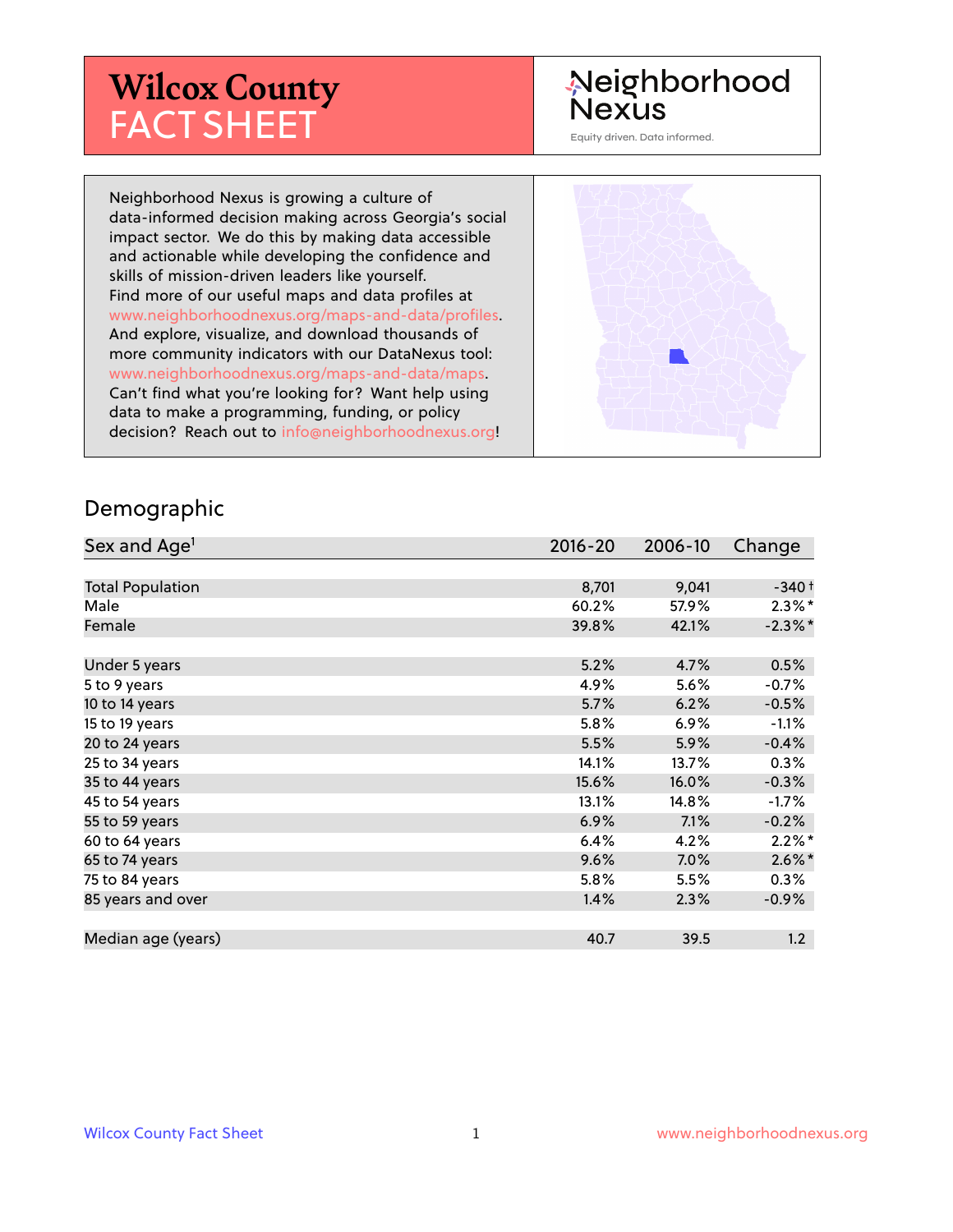# Demographic, continued...

| Race <sup>2</sup>                                            | $2016 - 20$ | 2006-10 | Change     |
|--------------------------------------------------------------|-------------|---------|------------|
| <b>Total population</b>                                      | 8,701       | 9,041   | $-340+$    |
| One race                                                     | 99.3%       | 99.1%   | 0.2%       |
| White                                                        | 63.3%       | 60.9%   | $2.4\%$ *  |
| <b>Black or African American</b>                             | 35.6%       | 36.8%   | $-1.3%$    |
| American Indian and Alaska Native                            | 0.1%        | 0.5%    | $-0.4%$    |
| Asian                                                        | 0.0%        | 0.5%    | $-0.5%$    |
| Native Hawaiian and Other Pacific Islander                   | 0.0%        | 0.0%    | 0.0%       |
| Some other race                                              | 0.3%        | 0.4%    | $-0.1%$    |
| Two or more races                                            | 0.7%        | 0.9%    | $-0.2%$    |
| Race alone or in combination with other race(s) <sup>3</sup> | $2016 - 20$ | 2006-10 | Change     |
| Total population                                             | 8,701       | 9,041   | $-340+$    |
| White                                                        | 64.0%       | 61.8%   | $2.3\%$ *  |
| <b>Black or African American</b>                             | 35.7%       | 37.0%   | $-1.2%$    |
| American Indian and Alaska Native                            | 0.5%        | 0.6%    | $-0.1%$    |
| Asian                                                        | 0.0%        | 1.0%    | $-1.0%$    |
| Native Hawaiian and Other Pacific Islander                   | 0.2%        | 0.1%    | 0.1%       |
| Some other race                                              | 0.5%        | 0.5%    | $-0.0%$    |
| Hispanic or Latino and Race <sup>4</sup>                     | $2016 - 20$ | 2006-10 | Change     |
| <b>Total population</b>                                      | 8,701       | 9,041   | $-340+$    |
| Hispanic or Latino (of any race)                             | 4.8%        | 1.1%    | $3.7\%$ *  |
| Not Hispanic or Latino                                       | 95.2%       | 98.9%   | $-3.7\%$ * |
| White alone                                                  | 58.8%       | 60.2%   | $-1.4%$    |
| Black or African American alone                              | 35.6%       | 36.8%   | $-1.3%$    |
| American Indian and Alaska Native alone                      | 0.1%        | 0.5%    | $-0.4%$    |
| Asian alone                                                  | 0.0%        | 0.5%    | $-0.5%$    |
| Native Hawaiian and Other Pacific Islander alone             | 0.0%        | 0.0%    | 0.0%       |
| Some other race alone                                        | 0.1%        | 0.1%    | 0.0%       |
| Two or more races                                            | 0.6%        | 0.8%    | $-0.1%$    |
| U.S. Citizenship Status <sup>5</sup>                         | $2016 - 20$ | 2006-10 | Change     |
| Foreign-born population                                      | 305         | 59      | $246*$     |
| Naturalized U.S. citizen                                     | 14.4%       | 8.5%    | 6.0%       |
| Not a U.S. citizen                                           | 85.6%       | 91.5%   | $-6.0%$    |
| Citizen, Voting Age Population <sup>6</sup>                  | $2016 - 20$ | 2006-10 | Change     |
|                                                              | 6,816       | 7,164   | $-348*$    |
| Citizen, 18 and over population<br>Male                      | 61.7%       | 58.8%   | $2.8\%$ *  |
| Female                                                       | 38.3%       |         | $-2.8%$ *  |
|                                                              |             | 41.2%   |            |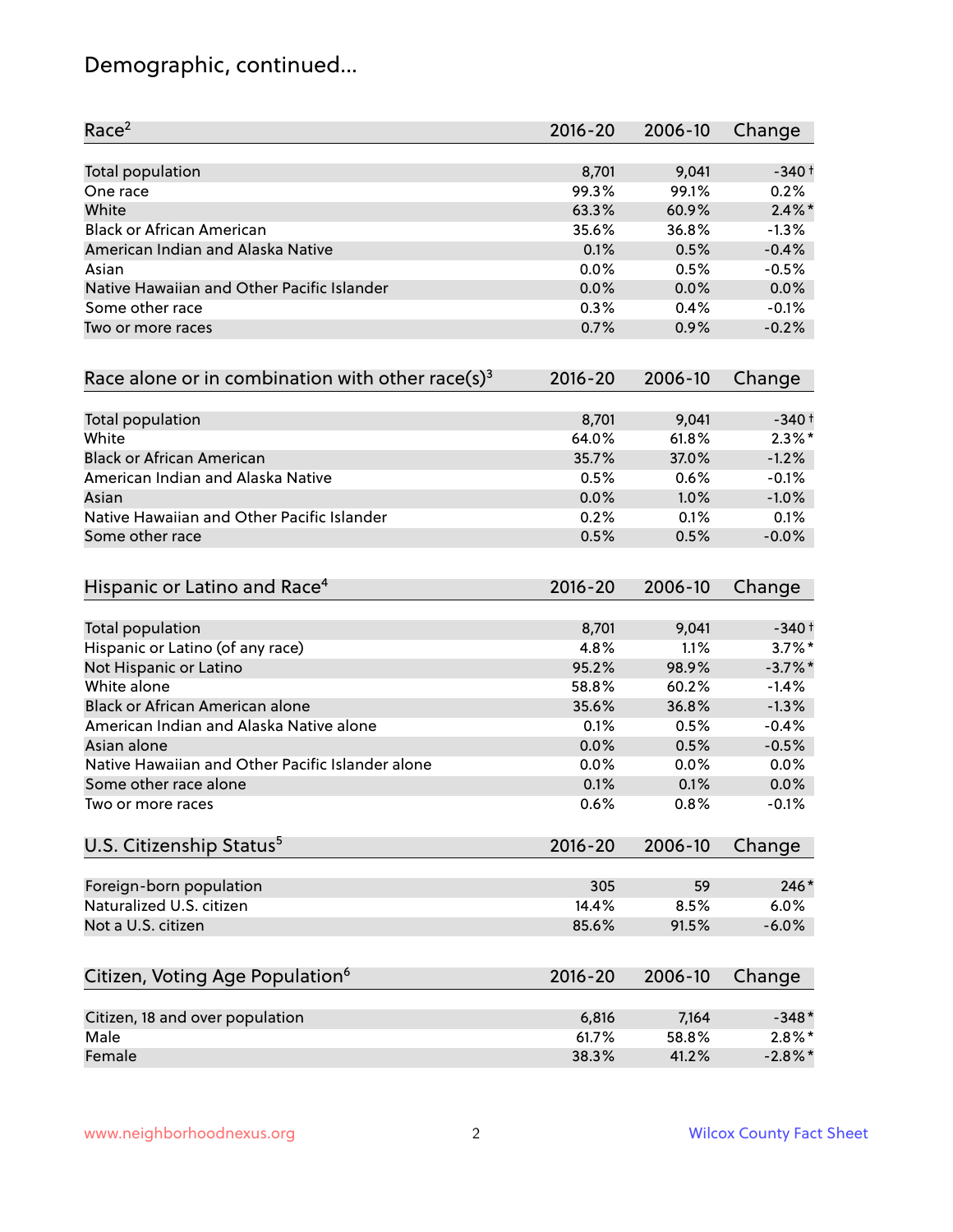#### Economic

| Income <sup>7</sup>                                 | $2016 - 20$ | 2006-10 | Change      |
|-----------------------------------------------------|-------------|---------|-------------|
|                                                     |             |         |             |
| All households                                      | 2,542       | 2,619   | $-77$       |
| Less than \$10,000                                  | 11.7%       | 17.9%   | $-6.1\%$ *  |
| \$10,000 to \$14,999                                | 6.9%        | 10.0%   | $-3.2%$     |
| \$15,000 to \$24,999                                | 15.1%       | 15.1%   | $-0.1%$     |
| \$25,000 to \$34,999                                | 11.6%       | 13.2%   | $-1.6%$     |
| \$35,000 to \$49,999                                | 13.2%       | 16.8%   | $-3.6%$     |
| \$50,000 to \$74,999                                | 17.5%       | 13.4%   | 4.2%        |
| \$75,000 to \$99,999                                | 11.7%       | 7.8%    | 3.9%        |
| \$100,000 to \$149,999                              | 9.0%        | 4.7%    | 4.4%*       |
| \$150,000 to \$199,999                              | 2.1%        | 0.5%    | $1.7\%$ *   |
| \$200,000 or more                                   | 1.1%        | 0.6%    | 0.5%        |
| Median household income (dollars)                   | 39,216      | 30,784  | 8,432*      |
| Mean household income (dollars)                     | 52,881      | 38,949  | 13,932*     |
| With earnings                                       | 67.3%       | 62.4%   | 4.8%        |
| Mean earnings (dollars)                             | 55,518      | 44,327  | 11,191*     |
| <b>With Social Security</b>                         | 40.4%       | 46.8%   | $-6.4\%$ *  |
| Mean Social Security income (dollars)               | 17,427      | 11,973  | $5,454*$    |
| With retirement income                              | 14.8%       | 17.0%   | $-2.1%$     |
| Mean retirement income (dollars)                    | 27,495      | 18,858  | 8,637*      |
| With Supplemental Security Income                   | 4.9%        | 5.3%    | $-0.5%$     |
| Mean Supplemental Security Income (dollars)         | 8,935       | 5,909   | 3,026*      |
| With cash public assistance income                  | 2.2%        | 1.6%    | 0.6%        |
| Mean cash public assistance income (dollars)        | 707         | 2,584   | $-1,877$    |
| With Food Stamp/SNAP benefits in the past 12 months | 16.5%       | 19.3%   | $-2.8%$     |
|                                                     |             |         |             |
| Families                                            | 1,754       | 1,737   | 17          |
| Less than \$10,000                                  | 6.2%        | 8.7%    | $-2.5%$     |
| \$10,000 to \$14,999                                | 2.7%        | 7.1%    | $-4.5%$     |
| \$15,000 to \$24,999                                | 10.3%       | 12.6%   | $-2.3%$     |
| \$25,000 to \$34,999                                | 14.6%       | 11.3%   | 3.3%        |
| \$35,000 to \$49,999                                | 13.6%       | 23.9%   | $-10.3\%$ * |
| \$50,000 to \$74,999                                | 21.5%       | 15.8%   | 5.7%        |
| \$75,000 to \$99,999                                | 14.8%       | 11.8%   | 3.0%        |
| \$100,000 to \$149,999                              | 12.6%       | $7.1\%$ | 5.5%*       |
| \$150,000 to \$199,999                              | 2.4%        | 0.7%    | $1.7\%$ *   |
| \$200,000 or more                                   | 1.3%        | 1.0%    | 0.3%        |
| Median family income (dollars)                      | 52,798      | 40,552  | 12,246*     |
| Mean family income (dollars)                        | 60,538      | 49,026  | $11,512*$   |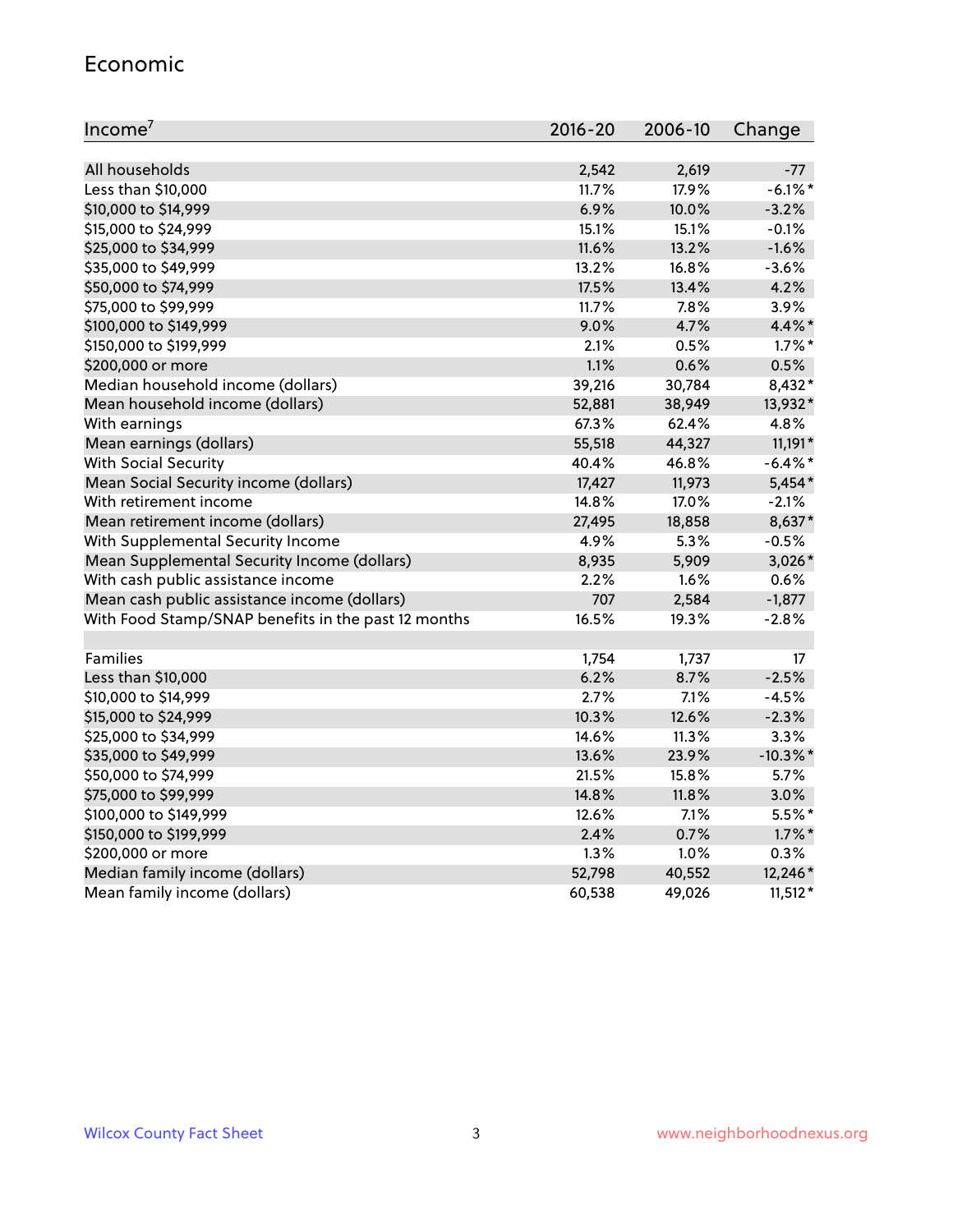### Economic, continued...

| Income, continued <sup>8</sup>                                        | $2016 - 20$ | 2006-10 | Change             |
|-----------------------------------------------------------------------|-------------|---------|--------------------|
|                                                                       |             |         |                    |
| Nonfamily households                                                  | 788         | 882     | $-94$              |
| Median nonfamily income (dollars)                                     | 17,195      | 14,038  | 3,157              |
| Mean nonfamily income (dollars)                                       | 34,419      | 17,604  | 16,815*            |
| Median earnings for workers (dollars)                                 | 26,855      | 21,412  | $5,443*$           |
| Median earnings for male full-time, year-round workers<br>(dollars)   | 37,716      | 30,755  | $6,961*$           |
| Median earnings for female full-time, year-round workers<br>(dollars) | 32,179      | 26,641  | 5,538*             |
| Per capita income (dollars)                                           | 16,471      | 12,692  | $3,779*$           |
|                                                                       |             |         |                    |
| Families and People Below Poverty Level <sup>9</sup>                  | 2016-20     | 2006-10 | Change             |
| <b>All families</b>                                                   | 16.4%       | 18.4%   | $-2.1%$            |
| With related children under 18 years                                  | 27.0%       | 32.5%   | $-5.6%$            |
| With related children under 5 years only                              | 26.6%       | 17.4%   | 9.2%               |
| Married couple families                                               | 9.7%        | 6.2%    | 3.5%               |
| With related children under 18 years                                  | 12.3%       | 10.5%   | 1.8%               |
| With related children under 5 years only                              | 2.1%        | 16.9%   | $-14.8%$           |
| Families with female householder, no husband present                  | 40.3%       | 48.8%   | $-8.6%$            |
| With related children under 18 years                                  | 54.2%       | 60.7%   | $-6.5%$            |
| With related children under 5 years only                              | 83.3%       | 20.0%   | 63.3%*             |
|                                                                       |             |         |                    |
| All people                                                            | 25.0%       | 25.5%   | $-0.5%$            |
| Under 18 years                                                        | 38.1%       | 40.6%   | $-2.5%$            |
| Related children under 18 years                                       | 38.1%       | 39.9%   | $-1.8%$            |
| Related children under 5 years                                        | 37.0%       | 34.2%   | 2.8%               |
| Related children 5 to 17 years                                        | 38.5%       | 41.6%   | $-3.1%$            |
| 18 years and over                                                     | 20.9%       | 20.4%   | 0.5%               |
| 18 to 64 years                                                        | 21.6%       | 19.0%   | 2.6%               |
| 65 years and over                                                     | 18.9%       | 24.9%   | $-6.0%$            |
| People in families                                                    | 21.9%       | 22.6%   | $-0.7%$            |
| Unrelated individuals 15 years and over                               | 42.6%       | 41.0%   | 1.6%               |
|                                                                       |             |         |                    |
| Non-Hispanic white people                                             | 16.5%       | 11.1%   | 5.3%               |
| Black or African-American people                                      | 44.8%       | 57.5%   | $-12.7%$           |
| Asian people                                                          | (X)         | $0.0\%$ | $(X)$ <sup>+</sup> |
| Hispanic or Latino people                                             | 45.8%       | 0.0%    | 45.8%              |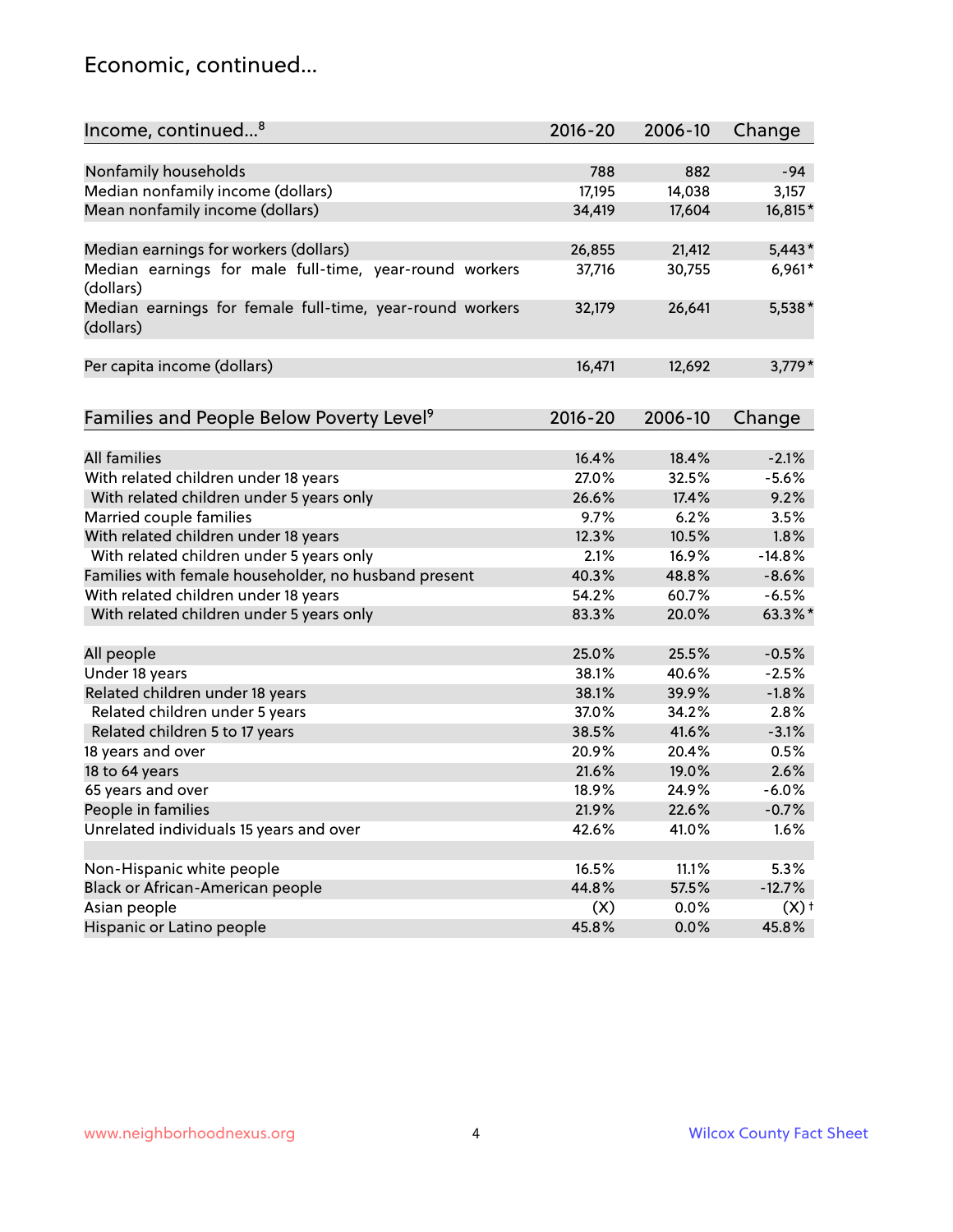# Employment

| Employment Status <sup>10</sup>                                                               | 2010        | 2020    | Change     |
|-----------------------------------------------------------------------------------------------|-------------|---------|------------|
| In Labor Force                                                                                | 2,737       | 2,935   | 2,935      |
| <b>Unemployment Rate</b>                                                                      | 5.7%        | 12.4%   | $-6.7%$    |
| Industry <sup>11</sup>                                                                        | $2016 - 20$ | 2006-10 | Change     |
|                                                                                               |             |         |            |
| Civilian employed population 16 years and over                                                | 2,728       | 2,672   | 56         |
| Agriculture, forestry, fishing and hunting, and mining                                        | 7.9%        | 10.8%   | $-2.9%$    |
| Construction                                                                                  | 8.2%        | 9.9%    | $-1.7%$    |
| Manufacturing                                                                                 | 14.8%       | 9.8%    | $5.0\%$ *  |
| Wholesale trade                                                                               | 1.5%        | 2.5%    | $-1.0%$    |
| Retail trade                                                                                  | 13.3%       | 7.9%    | $5.4\%$ *  |
| Transportation and warehousing, and utilities                                                 | 7.9%        | 3.3%    | 4.6%       |
| Information                                                                                   | 1.0%        | 0.5%    | 0.5%       |
| Finance and insurance, and real estate and rental and leasing                                 | 2.2%        | 2.7%    | $-0.5%$    |
| Professional, scientific, and management, and administrative<br>and waste management services | 4.8%        | 3.5%    | 1.3%       |
| Educational services, and health care and social assistance                                   | 18.8%       | 24.4%   | $-5.6%$    |
| Arts, entertainment, and recreation, and accommodation and<br>food services                   | 1.8%        | 6.1%    | $-4.3%$ *  |
| Other services, except public administration                                                  | 6.1%        | 2.2%    | $3.9\%$ *  |
| <b>Public administration</b>                                                                  | 11.7%       | 16.6%   | $-5.0%$    |
| Occupation <sup>12</sup>                                                                      | $2016 - 20$ | 2006-10 | Change     |
|                                                                                               |             |         |            |
| Civilian employed population 16 years and over                                                | 2,728       | 2,672   | 56         |
| Management, business, science, and arts occupations                                           | 28.2%       | 29.3%   | $-1.0%$    |
| Service occupations                                                                           | 17.6%       | 24.7%   | $-7.1\%$ * |
| Sales and office occupations                                                                  | 14.5%       | 13.1%   | 1.4%       |
| Natural<br>resources,<br>construction,<br>and<br>maintenance<br>occupations                   | 18.8%       | 18.7%   | 0.1%       |
| Production, transportation, and material moving occupations                                   | 20.8%       | 14.2%   | $6.6\%$ *  |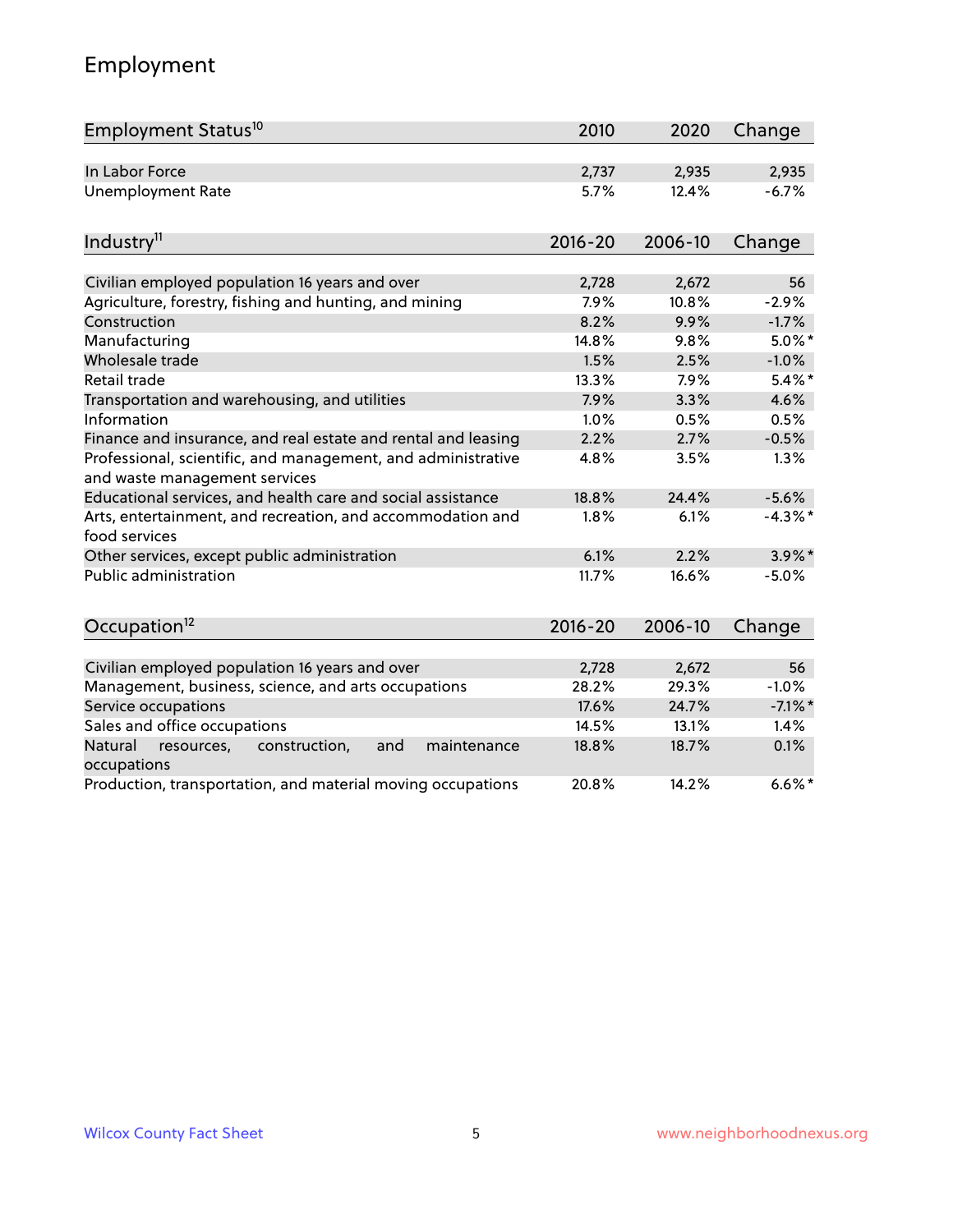# Employment, continued...

| Class of Worker <sup>13</sup>                          | $2016 - 20$ | 2006-10 | Change      |
|--------------------------------------------------------|-------------|---------|-------------|
| Civilian employed population 16 years and over         | 2,728       | 2,672   | 56          |
| Private wage and salary workers                        | 70.8%       | 57.6%   | 13.2%*      |
| Government workers                                     | 20.8%       | 35.0%   | $-14.2\%$ * |
| Self-employed in own not incorporated business workers | 8.0%        | 7.4%    | 0.5%        |
| <b>Unpaid family workers</b>                           | 0.4%        | 0.0%    | 0.4%        |
|                                                        |             |         |             |
| Job Flows <sup>14</sup>                                | 2019        | 2010    | Change      |
| Total Jobs in county                                   | 1,197       | 1,182   | 15          |
| Held by residents of county                            | 44.1%       | 53.5%   | $-9.4%$     |
| Held by non-residents of county                        | 55.9%       | 46.5%   | 9.4%        |
|                                                        |             |         |             |
| Jobs by Industry Sector <sup>15</sup>                  | 2019        | 2010    | Change      |
| Total Jobs in county                                   | 1,197       | 1,182   | 15          |
| Goods Producing sectors                                | 6.0%        | 5.2%    | 0.9%        |
| Trade, Transportation, and Utilities sectors           | 33.5%       | 17.3%   | 16.2%       |
| All Other Services sectors                             | 60.5%       | 77.6%   | $-17.1%$    |
|                                                        |             |         |             |
| Total Jobs in county held by county residents          | 528         | 632     | $-104$      |
| <b>Goods Producing sectors</b>                         | 8.5%        | 6.6%    | 1.9%        |
| Trade, Transportation, and Utilities sectors           | 28.4%       | 19.9%   | 8.5%        |
| All Other Services sectors                             | 63.1%       | 73.4%   | $-10.3%$    |
| Jobs by Earnings <sup>16</sup>                         | 2019        | 2010    | Change      |
|                                                        |             |         | 15          |
| Total Jobs in county                                   | 1,197       | 1,182   |             |
| Jobs with earnings \$1250/month or less                | 23.5%       | 31.5%   | $-8.0%$     |
| Jobs with earnings \$1251/month to \$3333/month        | 47.2%       | 53.0%   | $-5.8%$     |
| Jobs with earnings greater than \$3333/month           | 29.3%       | 15.6%   | 13.8%       |
| Total Jobs in county held by county residents          | 528         | 632     | $-104$      |
| Jobs with earnings \$1250/month or less                | 33.5%       | 39.1%   | $-5.6%$     |
| Jobs with earnings \$1251/month to \$3333/month        | 41.7%       | 41.5%   | 0.2%        |
| Jobs with earnings greater than \$3333/month           | 24.8%       | 19.5%   | 5.3%        |
|                                                        |             |         |             |
| Jobs by Age of Worker <sup>17</sup>                    | 2019        | 2010    | Change      |
| Total Jobs in county                                   | 1,197       | 1,182   | 15          |
| Jobs with workers age 29 or younger                    | 17.7%       | 17.8%   | $-0.1%$     |
| Jobs with workers age 30 to 54                         | 52.5%       | 57.4%   | $-5.0%$     |
| Jobs with workers age 55 or older                      | 29.8%       | 24.8%   | 5.0%        |
|                                                        |             |         |             |
| Total Jobs in county held by county residents          | 528         | 632     | $-104$      |
| Jobs with workers age 29 or younger                    | 16.5%       | 16.9%   | $-0.5%$     |
| Jobs with workers age 30 to 54                         | 46.8%       | 52.7%   | $-5.9%$     |
| Jobs with workers age 55 or older                      | 36.7%       | 30.4%   | 6.4%        |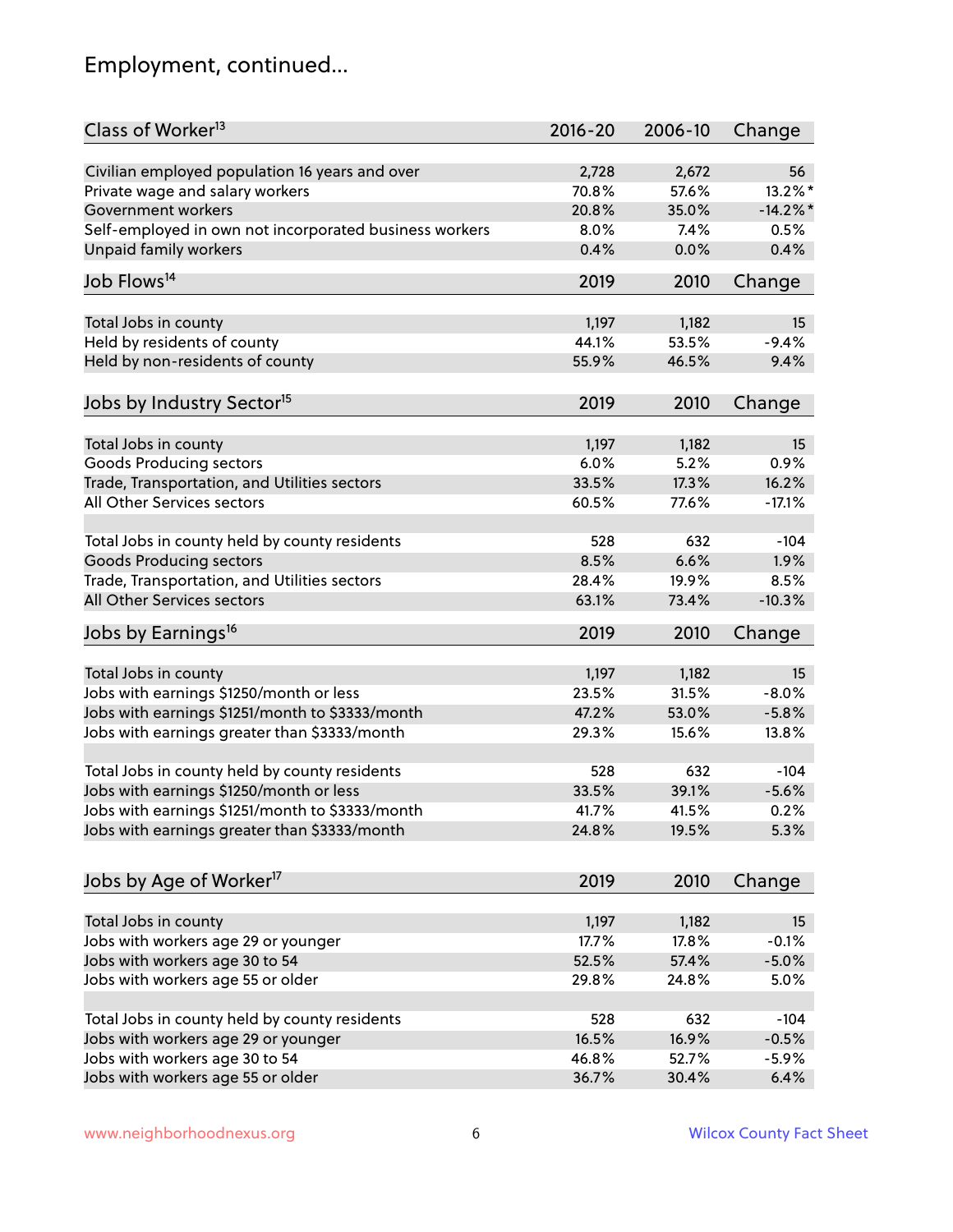#### Education

| Early Learning <sup>18</sup>                        |             |         | 2022       |
|-----------------------------------------------------|-------------|---------|------------|
| Licensed Capacity of Early Learning Centers         |             |         | 69         |
| Licenced capacity per 1,000 children ages 0-4       |             |         | 168.3      |
| School Enrollment <sup>19</sup>                     | 2022        | 2010    | Change     |
|                                                     |             |         |            |
| <b>Enrolled in Public School</b>                    | 1,199       | 1,365   | $-166$     |
| White                                               | 60.2%       | 54.4%   | 5.8%       |
| <b>Black or African-American</b>                    | 31.1%       | 40.0%   | $-8.9%$    |
| Asian                                               | 1.1%        | 0.0%    | 1.1%       |
| <b>Native American</b>                              | 0.3%        | 0.0%    | 0.3%       |
| Pacific Islander                                    | 0.0%        | 0.0%    | 0.0%       |
| <b>Biracial or Multi-Racial</b>                     | 3.3%        | 0.0%    | 3.3%       |
| Hispanic or Latino                                  | 4.0%        | 3.7%    | 0.3%       |
| Georgia Milestones: 3rd Grade Reading <sup>20</sup> |             |         | 2019       |
|                                                     |             |         |            |
| Number of Students Tested                           |             |         | 104        |
| Proficient or Distinguished                         |             |         | 36.5%      |
| Georgia Milestones: 8th Grade Math <sup>21</sup>    |             |         | 2019       |
| Number of Students Tested                           |             |         | 74         |
| Proficient or Distinguished                         |             |         | 68.9%      |
| Graduation Rates <sup>22</sup>                      | 2021        | 2012    | Change     |
| Cohort                                              | 83          | 108     | $-25$      |
| <b>High School Graduation Rate</b>                  | 97.6%       | 60.2%   | 37.4%      |
|                                                     |             |         |            |
| Educational Attainment <sup>23</sup>                | $2016 - 20$ | 2006-10 | Change     |
| Population 25 years and over                        | 6,341       | 6,386   | $-45$      |
| Less than 9th grade                                 | 4.0%        | 8.4%    | $-4.4\%$ * |
| 9th to 12th grade, no diploma                       | 12.5%       | 18.6%   | $-6.2\%$ * |
| High school graduate (includes equivalency)         | 43.3%       | 41.6%   | 1.6%       |
|                                                     |             | 19.1%   |            |
| Some college, no degree                             | 20.0%       |         | $0.9\%$    |
| Associate's degree                                  | 8.2%        | 3.4%    | $4.8\%$ *  |
| Bachelor's degree                                   | 5.7%        | 6.9%    | $-1.2%$    |
| Graduate or professional degree                     | 6.3%        | 1.9%    | $4.4\%$ *  |
| Percent high school graduate or higher              | 83.5%       | 73.0%   | 10.5%*     |
| Percent bachelor's degree or higher                 | 12.0%       | 8.8%    | 3.2%       |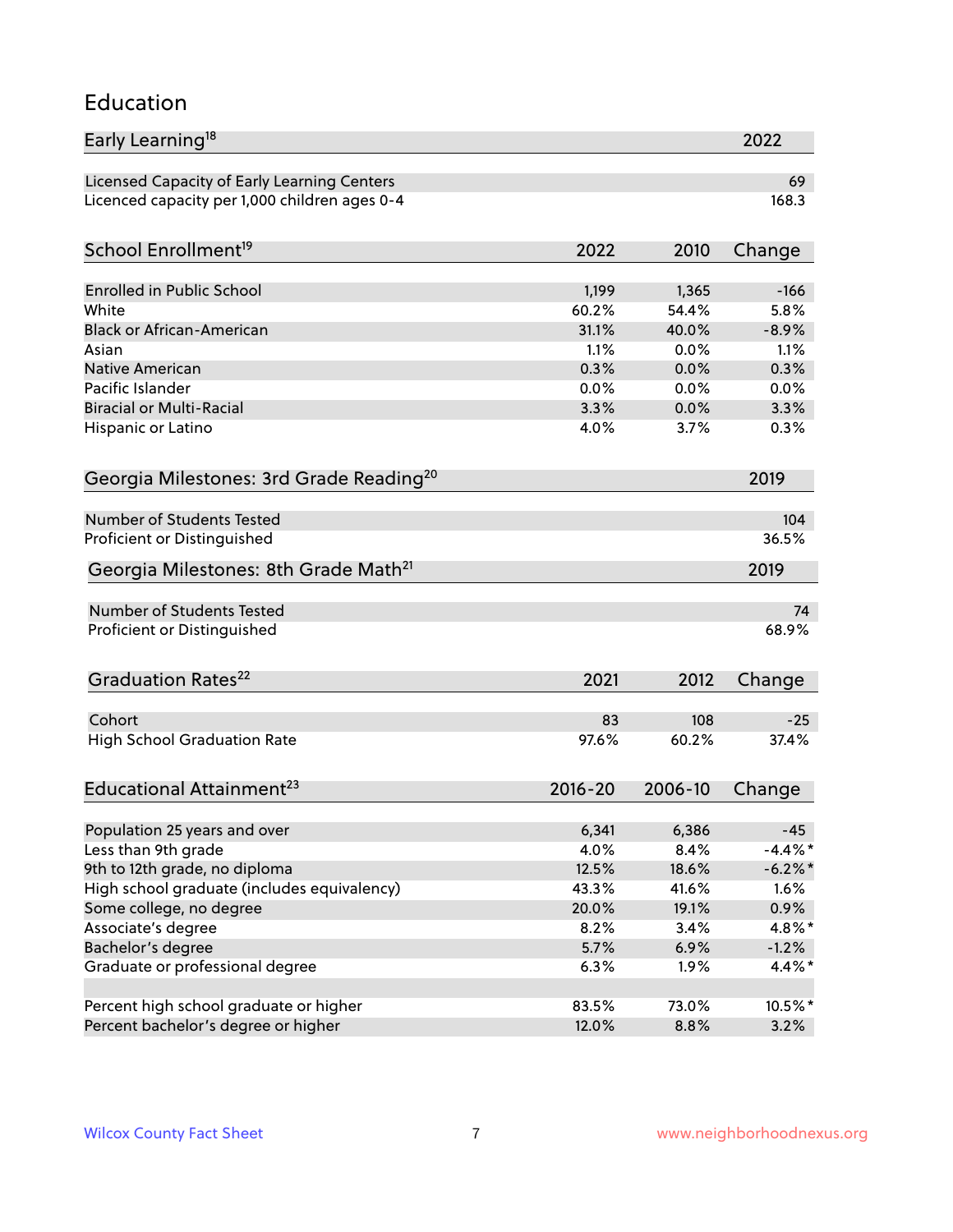### Housing

| Households by Type <sup>24</sup>                     | 2016-20     | 2006-10 | Change          |
|------------------------------------------------------|-------------|---------|-----------------|
|                                                      |             |         |                 |
| <b>Total households</b>                              | 2,542       | 2,619   | -77             |
| Family households (families)                         | 69.0%       | 66.3%   | 2.7%            |
| With own children under 18 years                     | 24.8%       | 29.9%   | $-5.1%$         |
| Married-couple family                                | 47.1%       | 45.9%   | 1.2%            |
| With own children of the householder under 18 years  | 14.4%       | 17.9%   | $-3.5%$         |
| Male householder, no wife present, family            | 7.0%        | 5.5%    | 1.4%            |
| With own children of the householder under 18 years  | 2.5%        | 3.7%    | $-1.2%$         |
| Female householder, no husband present, family       | 14.9%       | 14.9%   | 0.1%            |
| With own children of the householder under 18 years  | 7.9%        | 8.2%    | $-0.4%$         |
| Nonfamily households                                 | 31.0%       | 33.7%   | $-2.7%$         |
| Householder living alone                             | 26.7%       | 30.8%   | $-4.1%$         |
| 65 years and over                                    | 13.2%       | 20.4%   | $-7.2%$ *       |
|                                                      |             |         |                 |
| Households with one or more people under 18 years    | 27.9%       | 34.4%   | $-6.5%$         |
| Households with one or more people 65 years and over | 35.8%       | 38.3%   | $-2.5%$ *       |
|                                                      |             |         |                 |
| Average household size                               | 2.62        | 2.74    | $-0.11$         |
| Average family size                                  | 3.23        | 3.48    | $-0.25$         |
|                                                      |             |         |                 |
| Housing Occupancy <sup>25</sup>                      | $2016 - 20$ | 2006-10 | Change          |
|                                                      |             |         |                 |
| Total housing units                                  | 3,523       | 3,491   | 32              |
| Occupied housing units                               | 72.2%       | 75.0%   | $-2.9%$         |
| Vacant housing units                                 | 27.8%       | 25.0%   | 2.9%            |
|                                                      |             |         |                 |
| Homeowner vacancy rate                               | 0.0         | 1.3     | $-1.3$          |
| Rental vacancy rate                                  | 4.2         | 16.8    | $-12.6$         |
|                                                      |             |         |                 |
|                                                      |             |         |                 |
| Units in Structure <sup>26</sup>                     | $2016 - 20$ | 2006-10 | Change          |
|                                                      |             |         |                 |
| Total housing units                                  | 3,523       | 3,491   | 32 <sub>2</sub> |
| 1-unit, detached                                     | 63.0%       | 67.1%   | $-4.1%$         |
| 1-unit, attached                                     | 0.1%        | 0.5%    | $-0.4%$         |
| 2 units                                              | 0.8%        | 0.3%    | 0.5%            |
| 3 or 4 units                                         | 0.1%        | 0.2%    | $-0.0%$         |
| 5 to 9 units                                         | 0.7%        | 2.9%    | $-2.1%$         |
| 10 to 19 units                                       | 0.5%        | 0.1%    | $0.4\% *$       |
| 20 or more units                                     | 0.5%        | 0.4%    | 0.1%            |
| Mobile home                                          | 34.0%       | 28.6%   | 5.4%            |
| Boat, RV, van, etc.                                  | 0.3%        | 0.0%    | 0.3%            |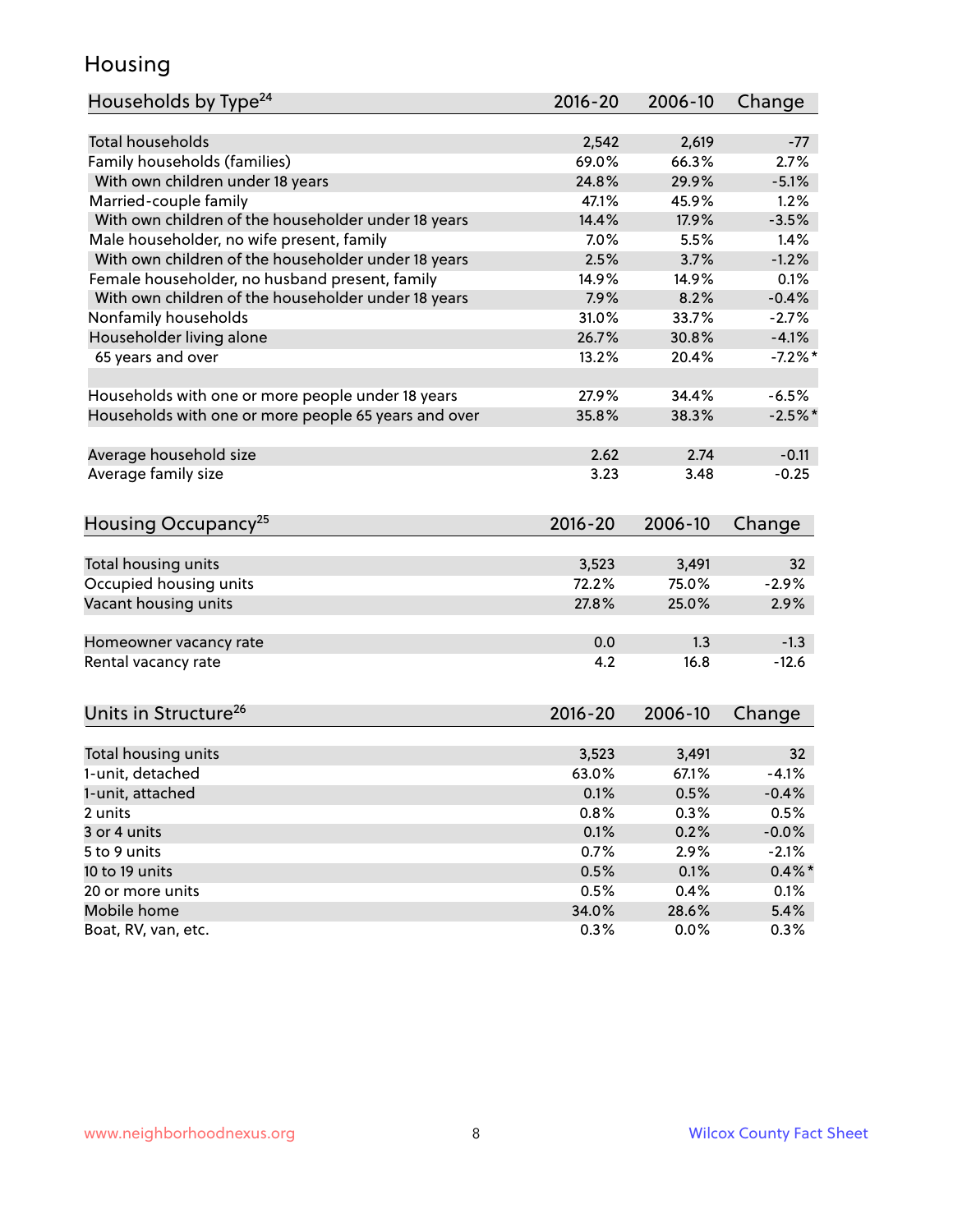# Housing, Continued...

| Year Structure Built <sup>27</sup>             | 2016-20     | 2006-10 | Change      |
|------------------------------------------------|-------------|---------|-------------|
| Total housing units                            | 3,523       | 3,491   | 32          |
| Built 2014 or later                            | 0.6%        | (X)     | (X)         |
| Built 2010 to 2013                             | 2.8%        | (X)     | (X)         |
| Built 2000 to 2009                             | 10.5%       | 7.6%    | 2.9%        |
| Built 1990 to 1999                             | 15.6%       | 20.2%   | $-4.6%$     |
| Built 1980 to 1989                             | 15.7%       | 17.6%   | $-1.9%$     |
| Built 1970 to 1979                             | 17.0%       | 16.5%   | 0.5%        |
| Built 1960 to 1969                             | 12.1%       | 10.1%   | 2.0%        |
| Built 1950 to 1959                             | 8.3%        | 8.2%    | 0.2%        |
| Built 1940 to 1949                             | 3.2%        | 3.7%    | $-0.5%$     |
| Built 1939 or earlier                          | 14.2%       | 16.0%   | $-1.8%$     |
|                                                |             |         |             |
| Housing Tenure <sup>28</sup>                   | $2016 - 20$ | 2006-10 | Change      |
| Occupied housing units                         | 2,542       | 2,619   | $-77$       |
| Owner-occupied                                 | 76.6%       | 84.0%   | $-7.4%$     |
| Renter-occupied                                | 23.4%       | 16.0%   | $7.4\%$ *   |
| Average household size of owner-occupied unit  | 2.58        | 2.72    | $-0.14$     |
| Average household size of renter-occupied unit | 2.77        | 2.85    | $-0.08$     |
| Residence 1 Year Ago <sup>29</sup>             | $2016 - 20$ | 2006-10 | Change      |
|                                                |             |         |             |
| Population 1 year and over                     | 8,679       | 8,969   | $-290*$     |
| Same house                                     | 88.8%       | 87.6%   | 1.2%        |
| Different house in the U.S.                    | 10.9%       | 11.6%   | $-0.7%$     |
| Same county                                    | 3.7%        | 4.3%    | $-0.6%$     |
| Different county                               | 7.2%        | 7.3%    | $-0.1%$     |
| Same state                                     | 6.6%        | 6.3%    | 0.3%        |
| Different state                                | 0.6%        | 1.0%    | $-0.4%$     |
| Abroad                                         | 0.3%        | 0.7%    | $-0.5%$     |
| Value of Housing Unit <sup>30</sup>            | $2016 - 20$ | 2006-10 | Change      |
| Owner-occupied units                           | 1,946       | 2,199   | $-253*$     |
| Less than \$50,000                             | 39.3%       | 46.2%   | $-6.8%$     |
| \$50,000 to \$99,999                           | 29.3%       | 23.7%   | 5.6%        |
| \$100,000 to \$149,999                         | 11.8%       | 15.6%   | $-3.8%$     |
| \$150,000 to \$199,999                         | 9.2%        | 7.8%    | 1.4%        |
| \$200,000 to \$299,999                         | 6.0%        | 5.8%    | 0.1%        |
| \$300,000 to \$499,999                         | 2.1%        | 0.1%    | 2.0%        |
| \$500,000 to \$999,999                         | 1.2%        | 0.1%    | 1.1%        |
| \$1,000,000 or more                            | 1.1%        | 0.7%    | 0.4%        |
| Median (dollars)                               | 62,000      | 56,900  | 5,100       |
| Mortgage Status <sup>31</sup>                  | $2016 - 20$ | 2006-10 | Change      |
| Owner-occupied units                           | 1,946       | 2,199   | $-253*$     |
| Housing units with a mortgage                  | 30.0%       | 44.2%   | $-14.2\%$ * |
| Housing units without a mortgage               | 70.0%       | 55.8%   | 14.2%*      |
|                                                |             |         |             |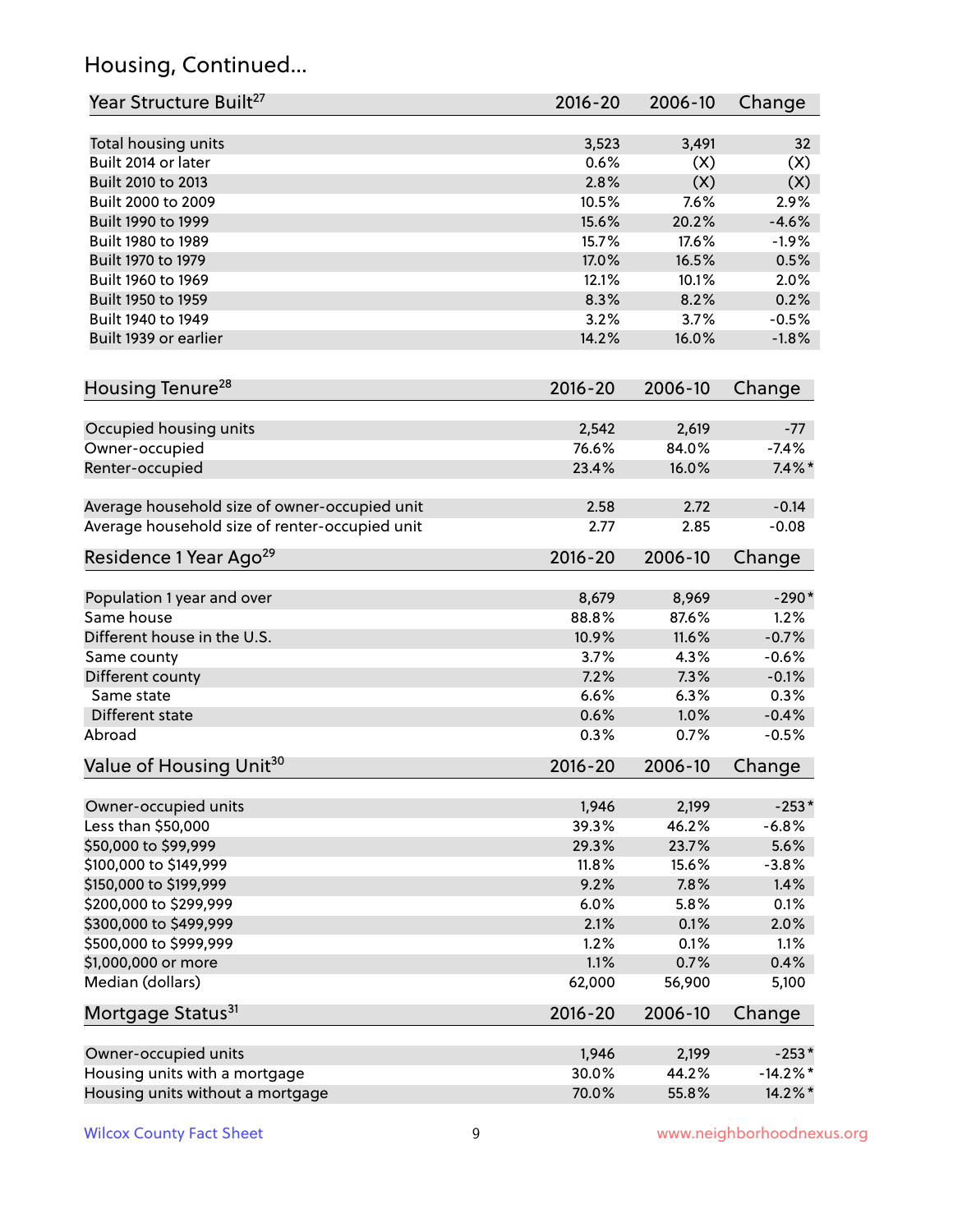# Housing, Continued...

| Selected Monthly Owner Costs <sup>32</sup>                                            | 2016-20      | 2006-10 | Change      |
|---------------------------------------------------------------------------------------|--------------|---------|-------------|
| Housing units with a mortgage                                                         | 584          | 973     | $-389*$     |
| Less than \$300                                                                       | 0.0%         | 0.7%    | $-0.7%$     |
| \$300 to \$499                                                                        | 6.2%         | 26.5%   | $-20.4\%$ * |
| \$500 to \$999                                                                        | 41.4%        | 49.8%   | $-8.4%$     |
| \$1,000 to \$1,499                                                                    | 42.3%        | 18.1%   | 24.2%*      |
| \$1,500 to \$1,999                                                                    | 6.5%         | 3.7%    | 2.8%        |
| \$2,000 to \$2,999                                                                    | 3.6%         | 0.6%    | $3.0\%$ *   |
| \$3,000 or more                                                                       | 0.0%         | 0.5%    | $-0.5%$     |
| Median (dollars)                                                                      | 1,032        | 752     | 280*        |
|                                                                                       |              |         |             |
| Housing units without a mortgage                                                      | 1,362        | 1,226   | 136         |
| Less than \$150                                                                       | 8.9%         | 7.5%    | 1.4%        |
| \$150 to \$249                                                                        | 28.0%        | 22.2%   | 5.8%        |
| \$250 to \$349                                                                        | 27.1%        | 33.8%   | $-6.7%$     |
| \$350 to \$499                                                                        | 20.4%        | 25.9%   | $-5.5%$     |
| \$500 to \$699                                                                        | 11.4%        | 8.2%    | 3.1%        |
| \$700 or more                                                                         | 4.3%         | 2.4%    | 1.9%        |
| Median (dollars)                                                                      | 286          | 308     | $-22$       |
| Selected Monthly Owner Costs as a Percentage of<br>Household Income <sup>33</sup>     | $2016 - 20$  | 2006-10 | Change      |
| Housing units with a mortgage (excluding units where<br>SMOCAPI cannot be computed)   | 582          | 953     | $-371*$     |
| Less than 20.0 percent                                                                | 58.1%        | 38.9%   | 19.1%*      |
| 20.0 to 24.9 percent                                                                  | 14.6%        | 11.3%   | 3.3%        |
| 25.0 to 29.9 percent                                                                  | 3.6%         | 5.4%    | $-1.7%$     |
| 30.0 to 34.9 percent                                                                  | 1.5%         | 8.5%    | $-7.0\%$ *  |
| 35.0 percent or more                                                                  | 22.2%        | 35.9%   | $-13.7%$    |
| Not computed                                                                          | $\mathbf{2}$ | 20      | $-18$       |
|                                                                                       |              |         |             |
| Housing unit without a mortgage (excluding units where<br>SMOCAPI cannot be computed) | 1,326        | 1,215   | 111         |
| Less than 10.0 percent                                                                | 54.8%        | 34.2%   | 20.6%*      |
| 10.0 to 14.9 percent                                                                  | 10.9%        | 20.9%   | $-10.0\%$ * |
| 15.0 to 19.9 percent                                                                  | 12.6%        | 8.9%    | 3.7%        |
| 20.0 to 24.9 percent                                                                  | 6.6%         | 5.4%    | 1.2%        |
| 25.0 to 29.9 percent                                                                  | 1.3%         | 5.4%    | $-4.2%$     |
| 30.0 to 34.9 percent                                                                  | 1.1%         | 7.5%    | $-6.4\%$ *  |
| 35.0 percent or more                                                                  | 12.7%        | 17.6%   | $-4.9%$     |
| Not computed                                                                          | 36           | 11      | $25*$       |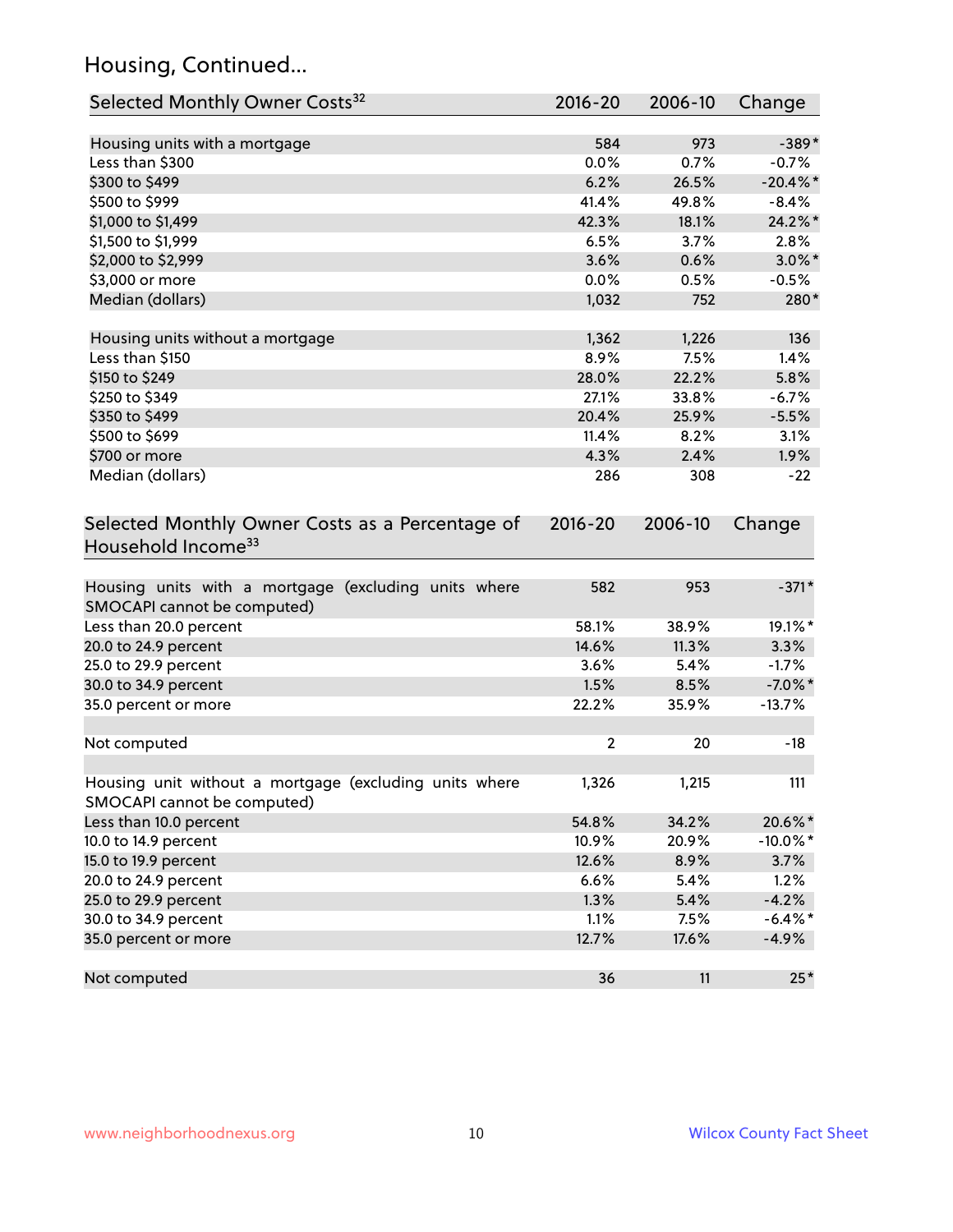# Housing, Continued...

| Gross Rent <sup>34</sup>                                                       | $2016 - 20$ | 2006-10 | Change    |
|--------------------------------------------------------------------------------|-------------|---------|-----------|
|                                                                                |             |         |           |
| Occupied units paying rent                                                     | 443         | 264     | $179*$    |
| Less than \$200                                                                | 7.7%        | 7.2%    | 0.5%      |
| \$200 to \$499                                                                 | 40.4%       | 48.5%   | $-8.1%$   |
| \$500 to \$749                                                                 | 30.2%       | 27.3%   | 3.0%      |
| \$750 to \$999                                                                 | 18.1%       | 17.0%   | 1.0%      |
| \$1,000 to \$1,499                                                             | 1.1%        | 0.0%    | 1.1%      |
| \$1,500 to \$1,999                                                             | 2.5%        | 0.0%    | 2.5%      |
| \$2,000 or more                                                                | 0.0%        | 0.0%    | 0.0%      |
| Median (dollars)                                                               | 513         | 475     | 38        |
| No rent paid                                                                   | 153         | 156     | $-3$      |
|                                                                                |             |         |           |
|                                                                                |             |         |           |
| Gross Rent as a Percentage of Household Income <sup>35</sup>                   | $2016 - 20$ | 2006-10 | Change    |
|                                                                                |             |         |           |
| Occupied units paying rent (excluding units where GRAPI<br>cannot be computed) | 387         | 258     | $129*$    |
| Less than 15.0 percent                                                         | 22.0%       | 12.0%   | 9.9%      |
| 15.0 to 19.9 percent                                                           | 18.1%       | 12.0%   | 6.1%      |
| 20.0 to 24.9 percent                                                           | 7.0%        | 2.7%    | $4.3\%$ * |
| 25.0 to 29.9 percent                                                           | 7.0%        | 15.5%   | $-8.5%$   |
| 30.0 to 34.9 percent                                                           | 6.2%        | 7.0%    | $-0.8%$   |
| 35.0 percent or more                                                           | 39.8%       | 50.8%   | $-11.0%$  |
|                                                                                |             |         |           |

Not computed and the computed and the computed computed and the computed and the computed and the computed and  $47$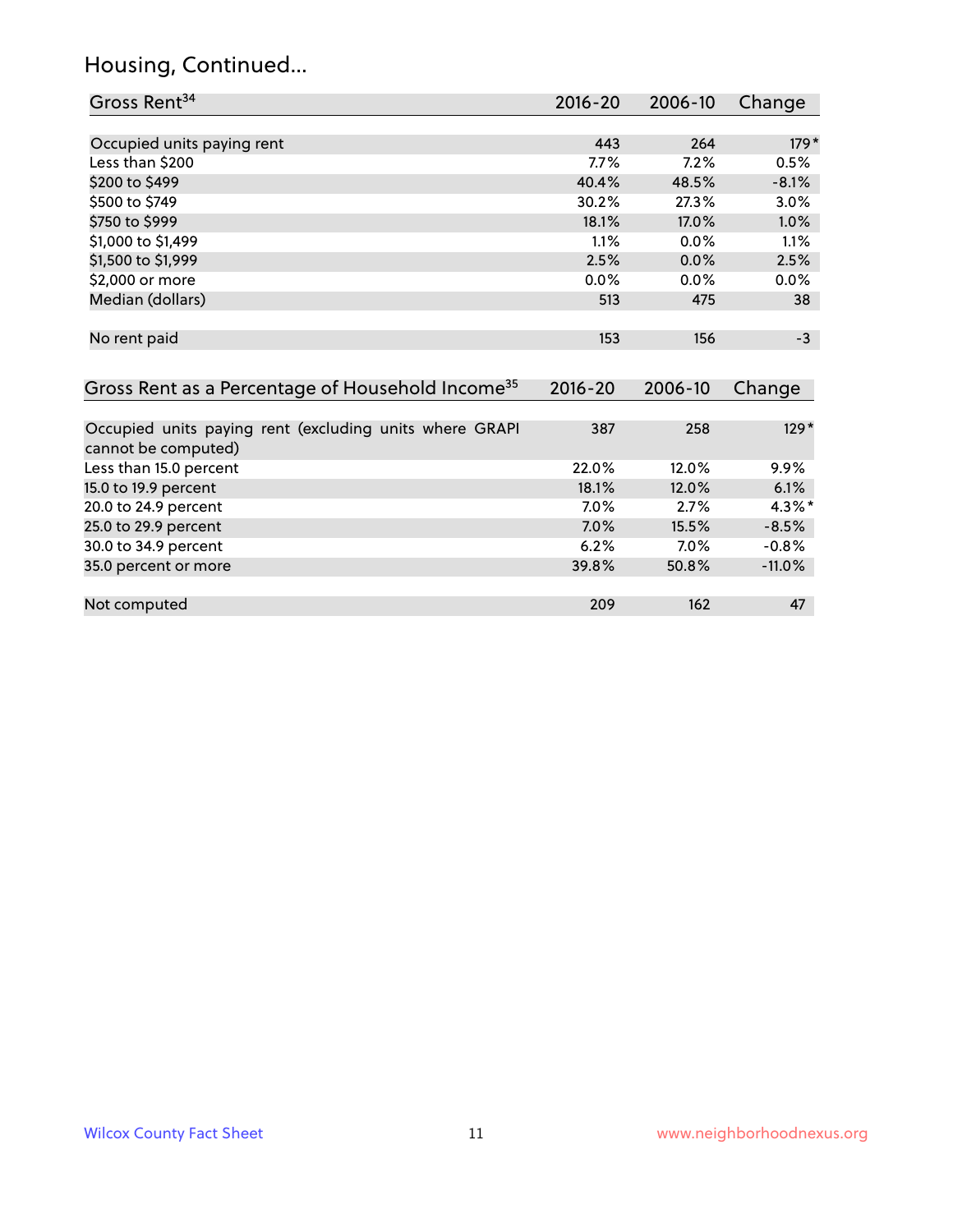# Community Involvement

| Voter Registration and Turnout <sup>36</sup> | 2020  |
|----------------------------------------------|-------|
|                                              |       |
| Active registered voters                     | 4,501 |
| Number voted in Presidential election        | 3.252 |
| Percent voted in Presidential election       | 72.3% |

## Transportation

| Commuting to Work <sup>37</sup>           | 2016-20     | 2006-10 | Change     |
|-------------------------------------------|-------------|---------|------------|
|                                           |             |         |            |
| Workers 16 years and over                 | 2,654       | 2,594   | 60         |
| Car, truck, or van - drove alone          | 86.2%       | 83.7%   | 2.5%       |
| Car, truck, or van - carpooled            | 8.7%        | 12.9%   | $-4.2%$    |
| Public transportation (excluding taxicab) | 0.6%        | $0.0\%$ | 0.6%       |
| Walked                                    | 1.2%        | 1.7%    | $-0.5%$    |
| Other means                               | 1.8%        | 0.4%    | $1.4\%$ *  |
| Worked at home                            | 1.5%        | 1.3%    | 0.3%       |
| Mean travel time to work (minutes)        | 28.1        | 23.8    | $4.3*$     |
| Vehicles Available <sup>38</sup>          | $2016 - 20$ | 2006-10 | Change     |
|                                           |             |         |            |
| Occupied housing units                    | 2,542       | 2,619   | $-77$      |
| No vehicles available                     | 4.7%        | 12.7%   | $-8.0\%$ * |
| 1 vehicle available                       | 37.5%       | 25.7%   | $11.8\%$ * |
| 2 vehicles available                      | 38.1%       | 37.9%   | 0.2%       |
| 3 or more vehicles available              | 19.7%       | 23.7%   | $-4.0\%$   |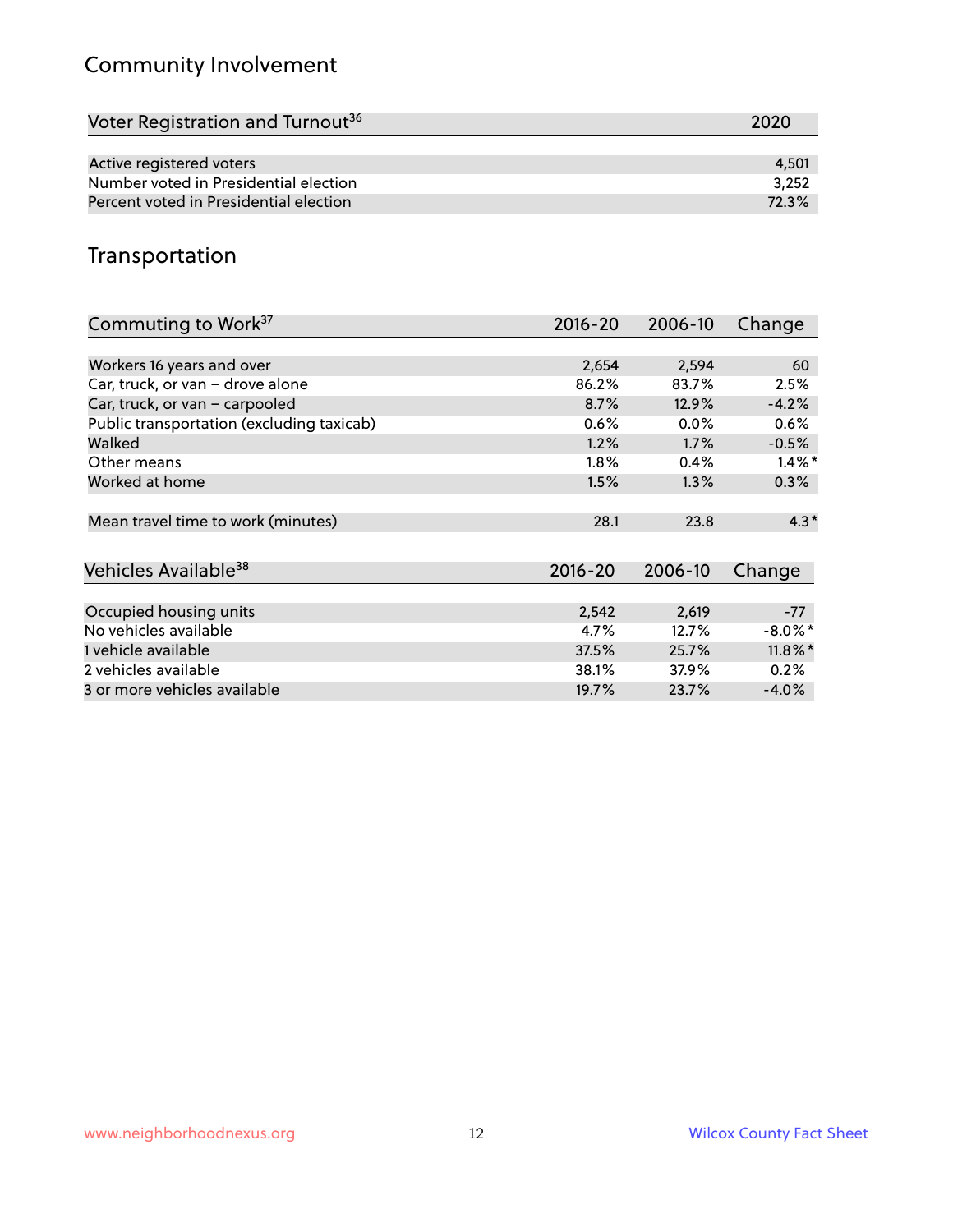#### Health

| Health Insurance coverage <sup>39</sup> | 2016-20 |
|-----------------------------------------|---------|
|-----------------------------------------|---------|

| Civilian Noninstitutionalized Population                | 6,686 |
|---------------------------------------------------------|-------|
| With health insurance coverage                          | 83.1% |
| With private health insurance coverage                  | 56.9% |
| With public health coverage                             | 40.5% |
| No health insurance coverage                            | 16.9% |
| Civilian Noninstitutionalized Population Under 19 years | 1,791 |
| No health insurance coverage                            | 8.4%  |
| Civilian Noninstitutionalized Population 19 to 64 years | 3,626 |
| In labor force:                                         | 2,614 |
| Employed:                                               | 2,503 |
| With health insurance coverage                          | 76.2% |
| With private health insurance coverage                  | 31.5% |
| With public coverage                                    | 7.3%  |
| No health insurance coverage                            | 23.8% |
| Unemployed:                                             | 111   |
| With health insurance coverage                          | 63.1% |
| With private health insurance coverage                  | 31.5% |
| With public coverage                                    | 34.2% |
| No health insurance coverage                            | 36.9% |
| Not in labor force:                                     | 1,012 |
| With health insurance coverage                          | 66.0% |
| With private health insurance coverage                  | 36.8% |
| With public coverage                                    | 37.4% |
| No health insurance coverage                            | 34.0% |

| <b>Health Factors</b> | <b>Most Recent</b>   |
|-----------------------|----------------------|
|                       |                      |
|                       | $\sim$ $\sim$ $\sim$ |

| Premature Death (YPLL before age 75 per 100,000 population, age-adjusted) <sup>40</sup> | 10,254.0 |
|-----------------------------------------------------------------------------------------|----------|
| Average number of Physically Unhealthy Days <sup>41</sup>                               | 5.3      |
| Average number of Mentally Unhealthy Days <sup>42</sup>                                 | 5.6      |
| Low Birthweight Births <sup>43</sup>                                                    | 12.0%    |
| Diabetes Prevalence <sup>44</sup>                                                       | 14.7%    |
| HIV Prevalence (per 100,000 population) <sup>45</sup>                                   | 657.1    |
| Rate, Deduplicated ER Visits for Asthma, Ages 0-17 <sup>46</sup>                        | 552.0    |